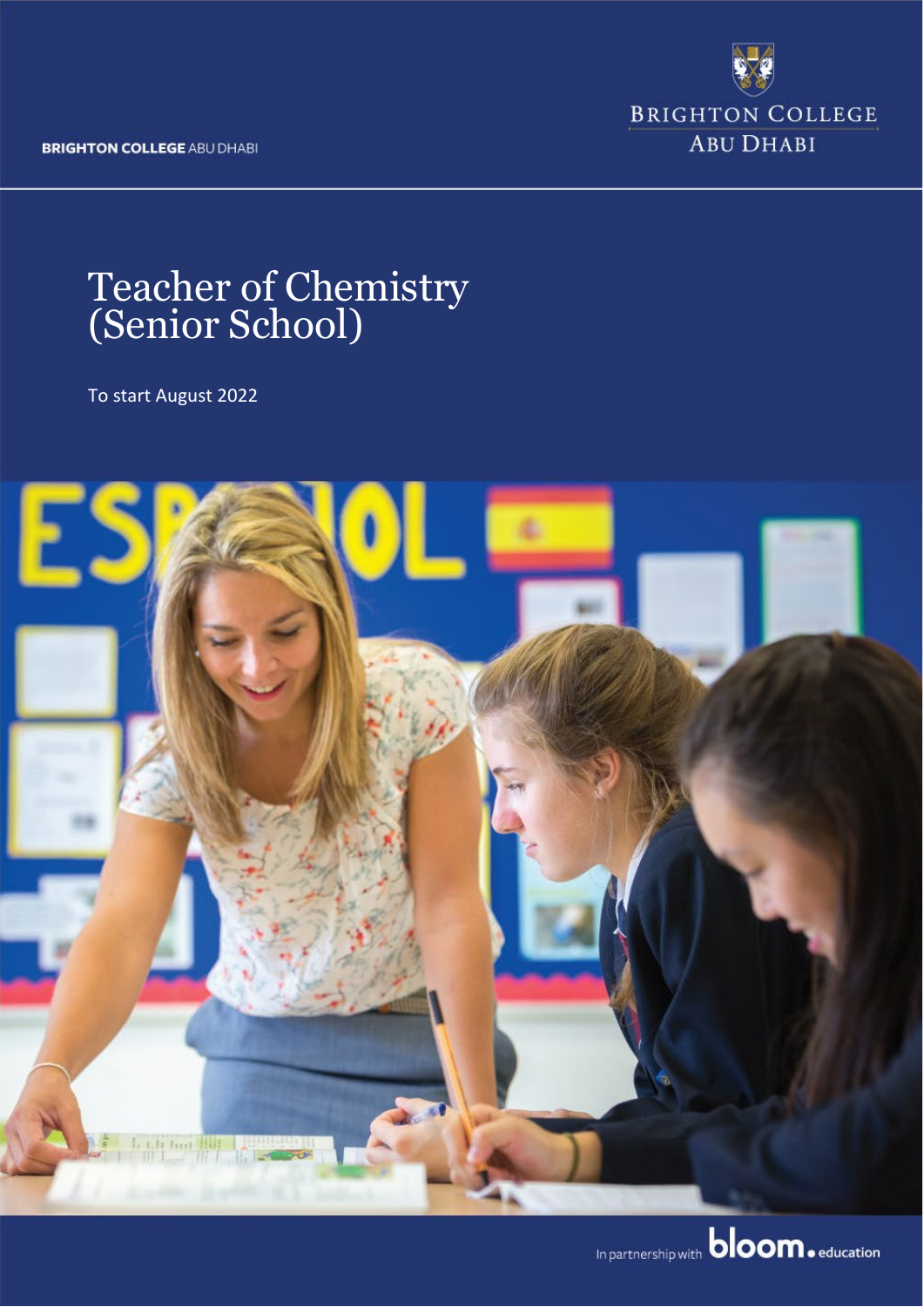

#### **Brighton College Abu Dhabi wishes to recruit a Teacher of Chemistry**

Brighton College Abu Dhabi, a sister school of Brighton College UK, is a leading Independentstyle British International School located in the United Arab Emirates. Founded in 2011 at a prime location on Abu Dhabi Island on a purpose-built, state-of-the-art campus, the College is heavily over-subscribed and was rated outstanding in all six categories at the most recent ADEK inspection (2018). The full report is available on the website.

The school is a member of COBIS and BSME.



Brighton College Abu Dhabi benefits from a strong partnership with Brighton College, the UK's top co-educational independent school, and with Brighton College Al Ain, Brighton College Dubai, Brighton College Bangkok and Brighton College Singapore. The Brighton family of schools currently educates more than 5,000 pupils.

A key component of Brighton's internationalism is the importance it places upon ensuring that its sister schools are authentically interpreting its values and ethos. Each school combines academic excellence with a wealth of co-curricular opportunities, all underpinned by a deep commitment to the individual needs and enthusiasms of every child. All pupils in the Brighton family of schools are valued for their own sake and encouraged to develop their talents to the full, in a community where there are no stereotypes and every achievement, however small, is noticed.

Brighton's success is built upon recruiting genuinely inspirational teachers who can enthuse about their subject and will maintain an exciting and vibrant intellectual environment in which children are able to explore their interests, develop their existing talents and acquire new ones.

This is a unique opportunity to join an exceptional and hardworking team with the united goal of ensuring that every child reaches their potential both academically and socially, by pushing boundaries and broadening horizons. Our positioning as one of the leading academic schools in the Middle East, is testament to the dedication and hard work of our Common Room.

Packages are amongst the best globally with an excellent basic salary and comprehensive benefits. We also offer exceptional levels of financial support for Continuing Professional Development.

#### **Senior School**

Brighton College Senior School delivers an innovative and exciting curriculum leading to GCSEs and A Levels. Our external examination results in Years 11, 12 and 13 are 'well above curriculum and world averages' (ADEK Inspection Report 2018).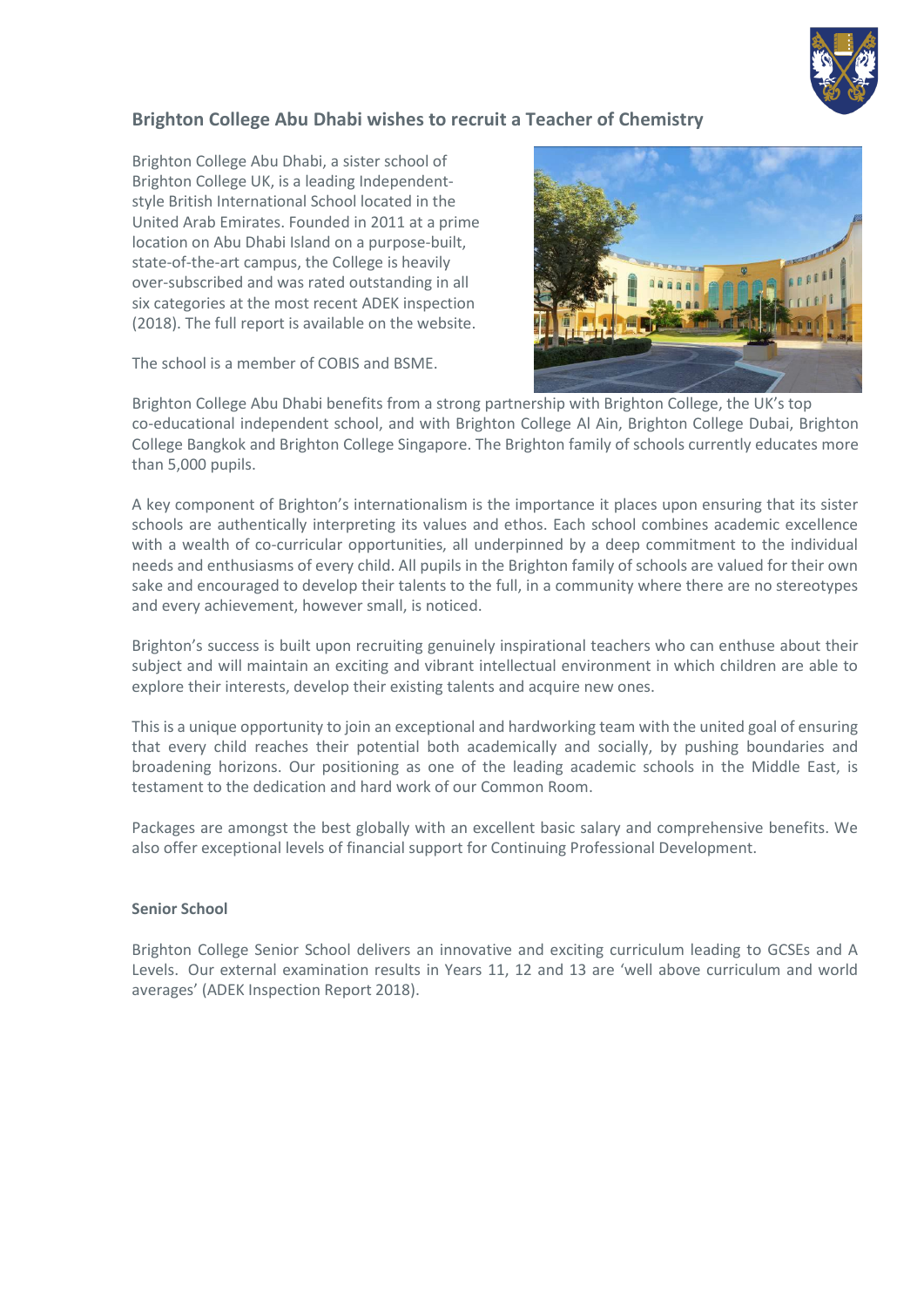

# PERSON SPECIFICATION

- The successful candidate for this challenging and rewarding position will have at least two years' experience of teaching.
- Essential qualities will include the ability to think strategically, work collaboratively and to present to parents, pupils and colleagues a warm, engaging and approachable personality.
- The successful candidate will have a university degree and teaching qualification from a good UK University.
- A distinguished record of teaching.
- A strong record of professional development.
- Excellent knowledge of GCSE and A Level as relevant

## JOB DESCRIPTION

Responsible for: Brighton College is a dynamic and exciting school looking for enthusiastic and passionate teachers. This is a unique opportunity to join an exceptional and hard-working team with the united goal of ensuring that every child reaches their potential both academically and socially, by pushing boundaries and broadening horizons.

Consulting with: All staff Reporting to: Head of Chemistry

## RESPONSIBILITIES OF POSITION

In the Senior School, the successful candidate will:

- To be an ambassador of the College at all times, in school and the United Arab Emirates
- To teach a maximum of a 80% teaching timetable, carry out duties (up to four per week) and actively support the CCA Programme leading a minimum of two activities per week
- To encourage each pupil to reach their academic potential through enthusiastic and personalised teaching, tailored stretch and challenge, rigorous record keeping and follow up
- **To be aware of and comply with all the College policies including those for** marking and assessment, teaching and learning and reporting
- To develop and share schemes of work and resources, using the agreed formats
- To assist with covering colleagues as required
- **To attend all meetings and INSET as required**
- To prepare, invigilate and assess, as required internal and external tests and examinations
- To work within a House team as a Tutor in either Years 7-11 or Years 12-13
- To show an active interest in each child's personal and domestic circumstances and to foster the personal and social developments of each pupil in your care
- To actively promote the social, moral and cultural ethos of the College community
- To create an atmosphere of support by being aware of, and fully complying with, all the College policies; including the Code of Conduct, School Rules, and the Antibullying Policy